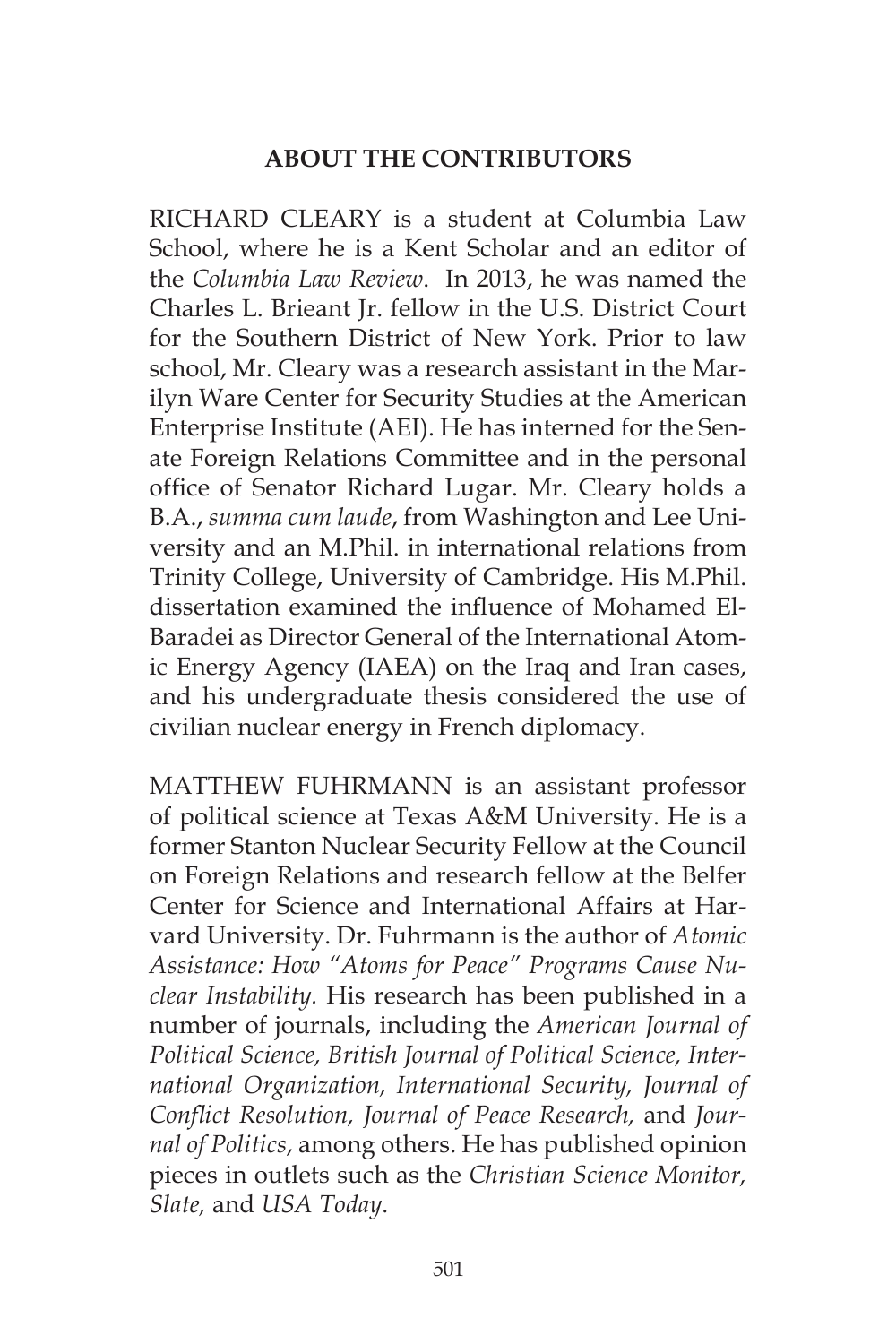VICTOR GILINSKY is an independent consultant on matters primarily related to nuclear energy. He was a two-term commissioner of the U.S. Nuclear Regulatory Commission from 1975-84, and before that Head of the Rand Corporation Physical Sciences Department. He is a member of the American Physical Society and the Institute of Electrical and Electronics Engineers. Dr. Gilinsky holds a bachelor's of engineering physics degree from Cornell University and a Ph.D. in physics from the California Institute of Technology, where he received the Distinguished Alumni Award.

PIERRE GOLDSCHMIDT is a nonresident senior associate at the Carnegie Endowment for International Peace. From 1999 to 2005, he was deputy Director General and head of the Department of Safeguards at the IAEA. Before joining the IAEA, Dr. Goldschmidt was director general of SYNATOM, which manages the fuel supply and spent fuel of Belgian nuclear plants and was a member of the directory of the French uranium-enrichment company EURODIF. He is also a member of the European Nuclear Society's High Scientific Council and has headed numerous European and international committees on nuclear energy. He is the author of over 100 publications and has received a number of cultural and scientific awards, including the 2008 Joseph A. Burton Forum Award of the American Physical Society. He was nominated Chevalier of the French Legion of Honor and was knighted by the King of Belgium.

OLLI HEINONEN is a Senior Fellow at the Belfer Center for Science and International Affairs at Harvard University. Dr. Heinonen served 27 years at the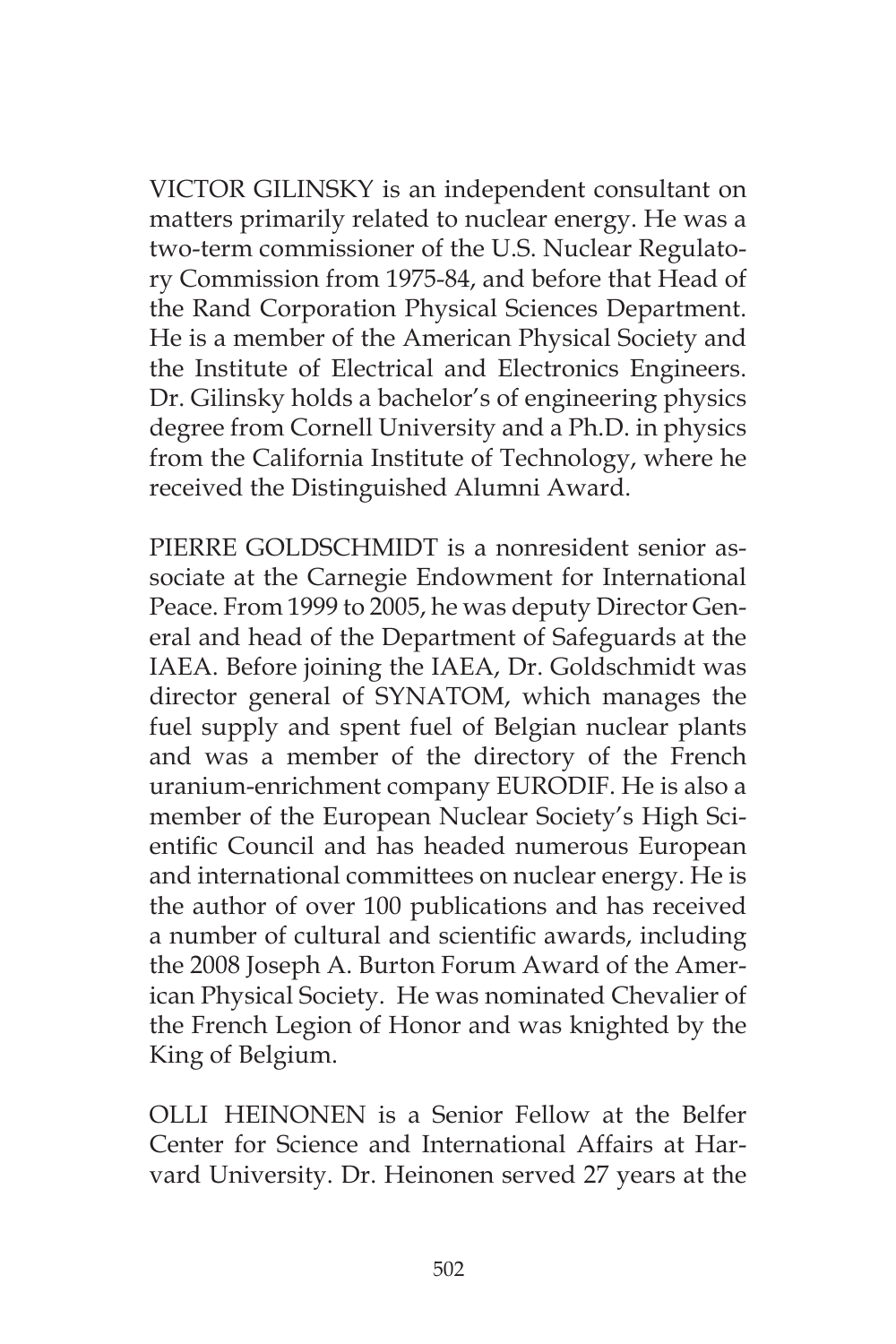IAEA, where he was the Deputy Director General and head of the Department of Safeguards, director of various operational divisions, and an inspector. His assignments included leading teams of investigators to examine nuclear programs of concern around the world, leading the Agency's efforts to identify and dismantle proliferation networks, and overseeing efforts to monitor and contain Iran's nuclear program. Prior to joining the IAEA, Dr. Heinonen was a senior research officer at the Technical Center of Finland's Reactor Laboratory and co-authored patents on radioactive waste solidification. He is the author of several articles, books, chapters of books, various IAEA publications, and has been published in numerous scholarly and popular periodicals around the world.

FRANÇOIS HEISBOURG is Chairman of the Council of the Geneva Centre for Security Policy and of the London-based International Institute for Strategic Studies (IISS). He is a special advisor at the Parisbased Fondation pour la Recherché Stratégique. He has also sat on a number of national and international blue-ribbon bodies, including the French Defence and National Security White Paper, the International Commission on Nuclear Non-Proliferation and Disarmament, the International Commission on the Balkans, and the European Union Commission's group of personalities on security research and development. Mr. Heisbourg has written extensively on defense and security issues and is a frequent contributor to both specialist and mainstream media on such matters.

GREGORY S. JONES is a senior researcher at the Nonproliferation Policy Education Center in Arlington, VA, and an adjunct staff member at the RAND Cor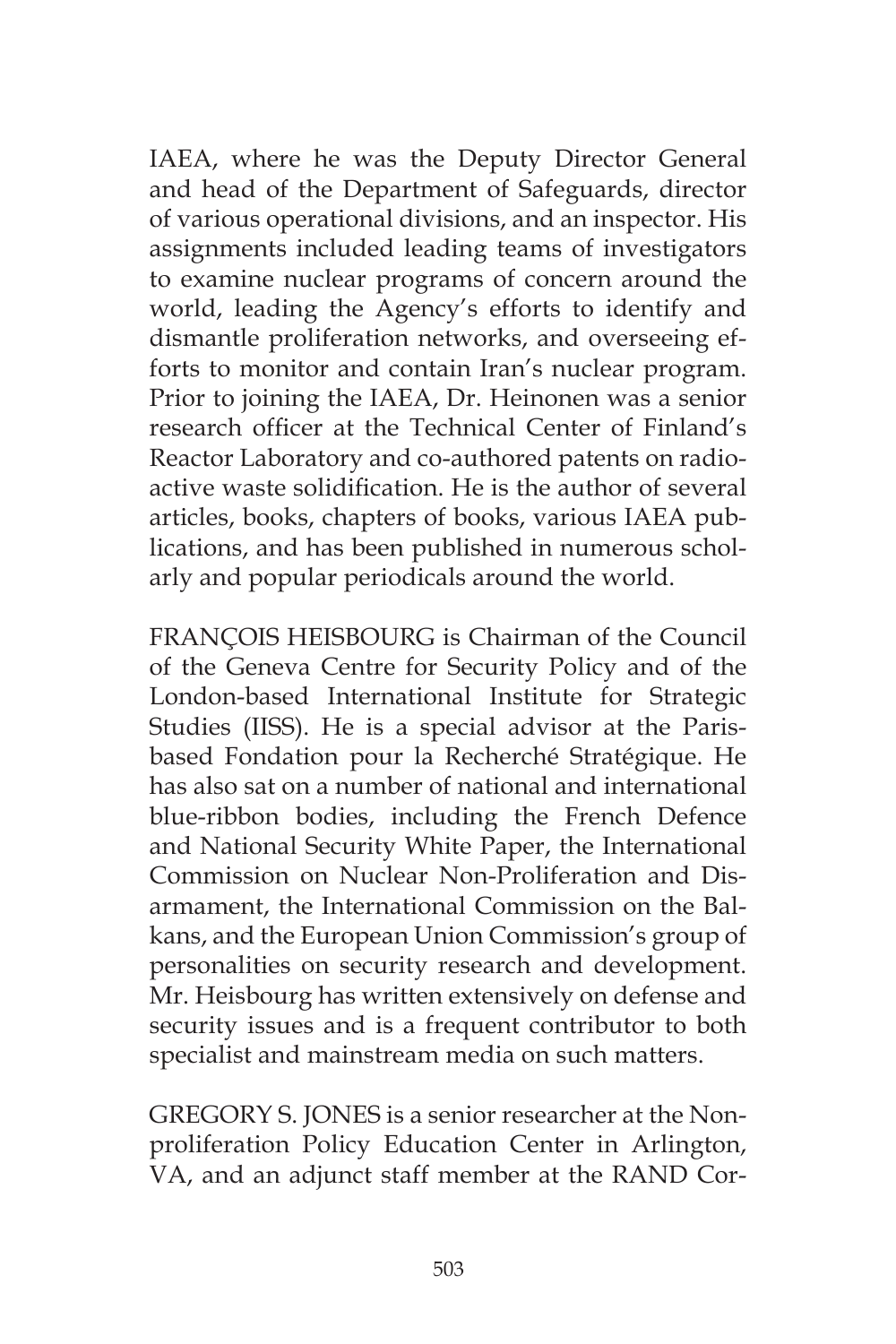poration. Mr. Jones has been a defense policy analyst for the last 40 years. A major emphasis of his work has been on the study of the potential for terrorists and hostile countries to acquire and use nuclear, chemical, biological, and radiological weapons, and the formulation of policies and actions to control and counter these weapons. Since 2008, Mr. Jones has analyzed Iran's centrifuge uranium enrichment program and charted Iran's inexorable movement towards a nuclear weapons capability.

R. SCOTT KEMP is an assistant professor of nuclear science and engineering at the Massachusetts Institute of Technology, a research scholar with the Program on Science and Global Security at Princeton University, and an affiliate of Harvard University's Program on Managing the Atom. From 2010-11, he served as Science Advisor in the Office of the Special Advisor to the Secretary for Nonproliferation and Arms Control where he was the State Department's resident centrifuge expert and was responsible for developing packages for negotiating with Iran. Dr. Kemp is also a member of the American Physical Society's Panel on Public Affairs. His work has been used in studies by the National Academies of Sciences, the American Physical Society, and the JASON advisory group. Prior to coming to Princeton, Dr. Kemp was a Fulbright Fellow in London and a member of the research staff at the Council on Foreign Relations in New York.

MATTHEW KROENIG is an associate professor of government and foreign service and international relations field chair at Georgetown University and a nonresident senior fellow at the Brent Scowcroft Center on International Security at the Atlantic Council.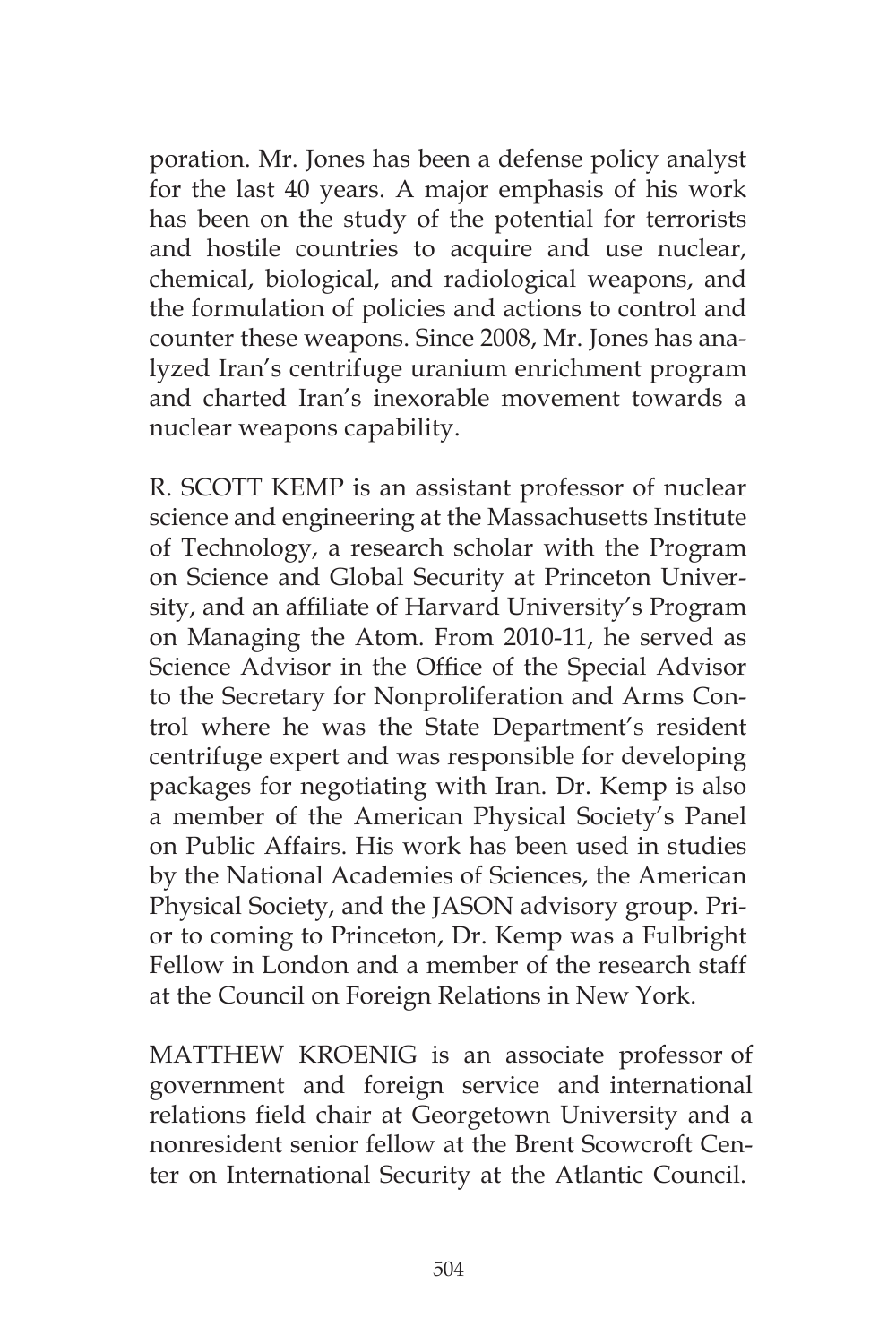From July 2010 to July 2011, he was a Special Advisor in the Office of the Secretary of Defense on a Council on Foreign Relations International Affairs Fellowship; and he worked as a strategist in the Office of the Secretary of Defense in 2005. Dr. Kroenig has held fellowships from the Council on Foreign Relations, the National Science Foundation, the Belfer Center for Science and International Affairs at Harvard University, the Center for International Security and Cooperation at Stanford University, and the Institute on Global Conflict and Cooperation at the University of California. He is a life member of the Council on Foreign Relations.

PATRICK S. ROBERTS is an associate professor in the Center for Public Administration and Policy in the School of Public and International Affairs at Virginia Tech in Alexandria, Virginia. He is the Associate Chair and Program Director CPAP, Northern Virginia. He holds a Ph.D. in government from the University of Virginia, and he spent 2 years as a post-doctoral fellow, one at the Center for International Security and Cooperation at Stanford University and another at the Program for Constitutional Government at Harvard University. He spent 2010-11 as the Ghaemian Scholar-in-Residence at the University of Heidelberg's Center for American Studies in Germany. Mr. Roberts is the author of *Disasters and the American State: How Politicians, Bureaucrats, and the Public Prepare for the Unexpected* (Cambridge, 2013).

HENRY SOKOLSKI is Executive Director of the Nonproliferation Policy Education Center in Arlington, VA, and adjunct professor at the Institute of World Politics in Washington, DC. He previously served as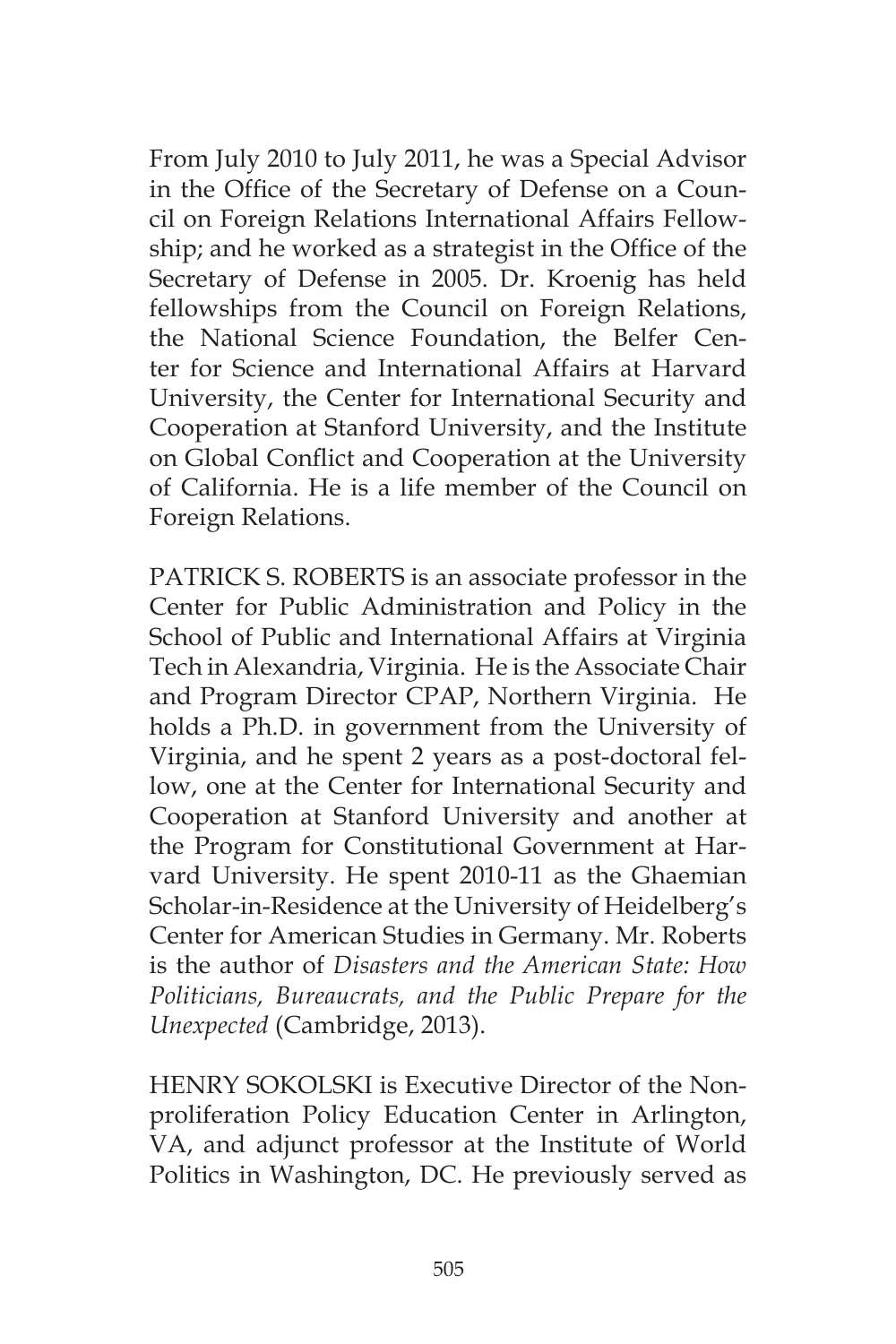a military legislative aide and special assistant for nuclear energy affairs in the U.S. Senate, as Deputy for Nonproliferation Policy in the Pentagon, and as a member of the Central Intelligence Agency's Senior Advisory Group. Mr. Sokolski also was appointed by Congress to serve on the Deutch Weapons of Mass Destruction (WMD) Commission and the Commission on the Prevention of WMD Proliferation and Terrorism and has authored and edited numerous books on proliferation, including *Best of Intentions: America's Campaign against Strategic Weapons Proliferation.*

SUSAN VOSS is the President and co-founder of the Global Nuclear Network Analysis, LLC, a small, woman-owned engineering firm in Los Alamos, NM. She was previously employed at Los Alamos National Laboratory (LANL), where she worked on projects related to nuclear power, the nuclear fuel cycle, nuclear nonproliferation, counterproliferation, and arms controls for the Departments of State, Energy, Defense, and Homeland Security. Prior to her career at LANL, she worked for the Air Force Weapons Laboratory in Albuquerque on space nuclear power. Ms. Voss is currently a consultant to the Hyperion Power Generation Company's small nuclear reactor design team, focusing on advanced nuclear fuel design and safety. She holds a master's in nuclear engineering from the University of New Mexico.

LEONARD WEISS is an affiliated scholar at Stanford University's Center for International Security and Cooperation and a national advisory board member of the Center for Arms Control and Non-Proliferation in Washington, DC. He worked for over 2 decades for Senator John Glenn as the staff director of both the